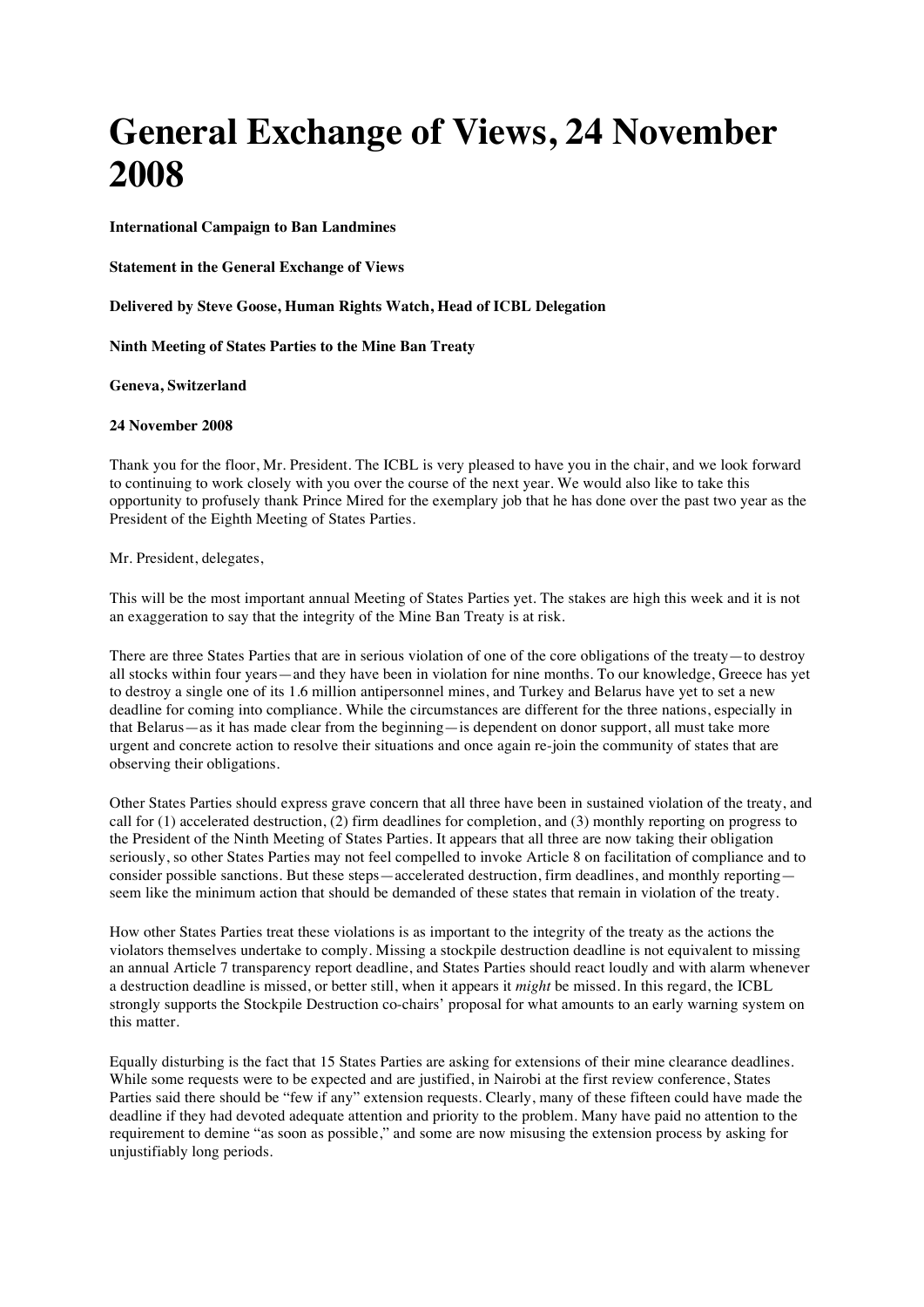Two states—the United Kingdom and Venezuela—have not cleared a single mined area in the past nine years. The UK's extension request is by far the worst, not just because it has not even started clearance, but because it is asking for another ten years without any indication of when it will begin or indeed, if it ever intends to begin. The ICBL is recommending that States Parties should deny the UK and Venezuela requests unless they revise their requests and commit to initiating clearance before the ten year deadline.

Again, the integrity of the treaty depends not just on reasonable requests from those missing their deadlines, but just as much on other States Parties reacting properly to unreasonable requests. There can be no rubber stamping of requests. The analyzing group has for the most part done solid work that must be taken seriously. The ICBL has prepared critiques of each request, with recommendations, that we ask States Parties to review carefully. States Parties should feel duty bound not just to vote yes or no on a request, but to ask questions and make comments, which should then be reflected in the final report of the Meeting and taken into account by the requesting state.

The Mine Ban Treaty has thrived in an atmosphere of good will and a culture of cooperative compliance, where States Parties help each other to meet obligations, rather than pointing fingers and condemning those who fail or seem headed to failure. This positive approach should not change. It is vital to the long term success of the treaty. But that does not mean that States Parties should put their heads in the sand on those rare occasions when obvious and easily avoidable transgressions occur –as is now the case with these instances of missed stockpile destruction and clearance deadlines, and unjustified extension requests.

The manner in which these things are handled this week will set a precedent for how they are handled in the future. It may also determine the seriousness with which some states treat their obligations. It is crucial to stand up for the integrity of the treaty now, so that it can remain strong in the coming years and decades.

The other area that most demands attention is victim assistance. Many of the VA 26 have presented ambitious objectives to be achieved by the Second Review Conference and some have presented plans to achieve them, but they must be matched with concrete actions and the necessary resources to achieve the plans. With one year left until the Second Review Conference, the VA 26 need to sharply increase their efforts to make the maximum possible progress toward their goals. Donors need to increase levels of assistance to landmine survivors, their families and their communities.

Mr. President, I would now like to highlight some of the key findings of the 1,155-page *Landmine Monitor Report 2008,* which the ICBL released on Friday*.* We appreciate the financial support of 15 States Parties, the EC, UNDP and UNICEF for this year's edition.

Only one government, Myanmar, made significant use of antipersonnel mines in the past year. We also identified Russia as a user. Non-state armed groups used antipersonnel mines in nine countries, including five States Parties.

The number of recorded casualties from mines and explosive remnants of war was the lowest ever in 2007: a total of 5,426. The true number is no doubt considerably higher. The trend continues in the right direction, but the decrease in casualties was markedly less than in previous years.

More than 8.4 million people received direct risk education in 2007, the highest level ever recorded. But the lack of evidence on the effectiveness of risk education continues to impede efforts to improve performance.

Landmine Monitor recorded global clearance in 2007 of at least 122 square kilometers of mined areas and at least 412 square kilometers of battle areas.

In 2007, donors provided more than \$430 million of international funding to mine action. While this was a decrease of \$45 million, it constituted the second highest level ever. Mine affected states generated another \$117 million in national funding, an increase of \$33 million.

From these findings, it is clear that tremendous strides continue to be made in our common effort to combat antipersonnel mines and their lasting effects, despite the daunting challenges we now face in some areas of implementation of and compliance with the Mine Ban Treaty. It is equally clear that much work remains to be